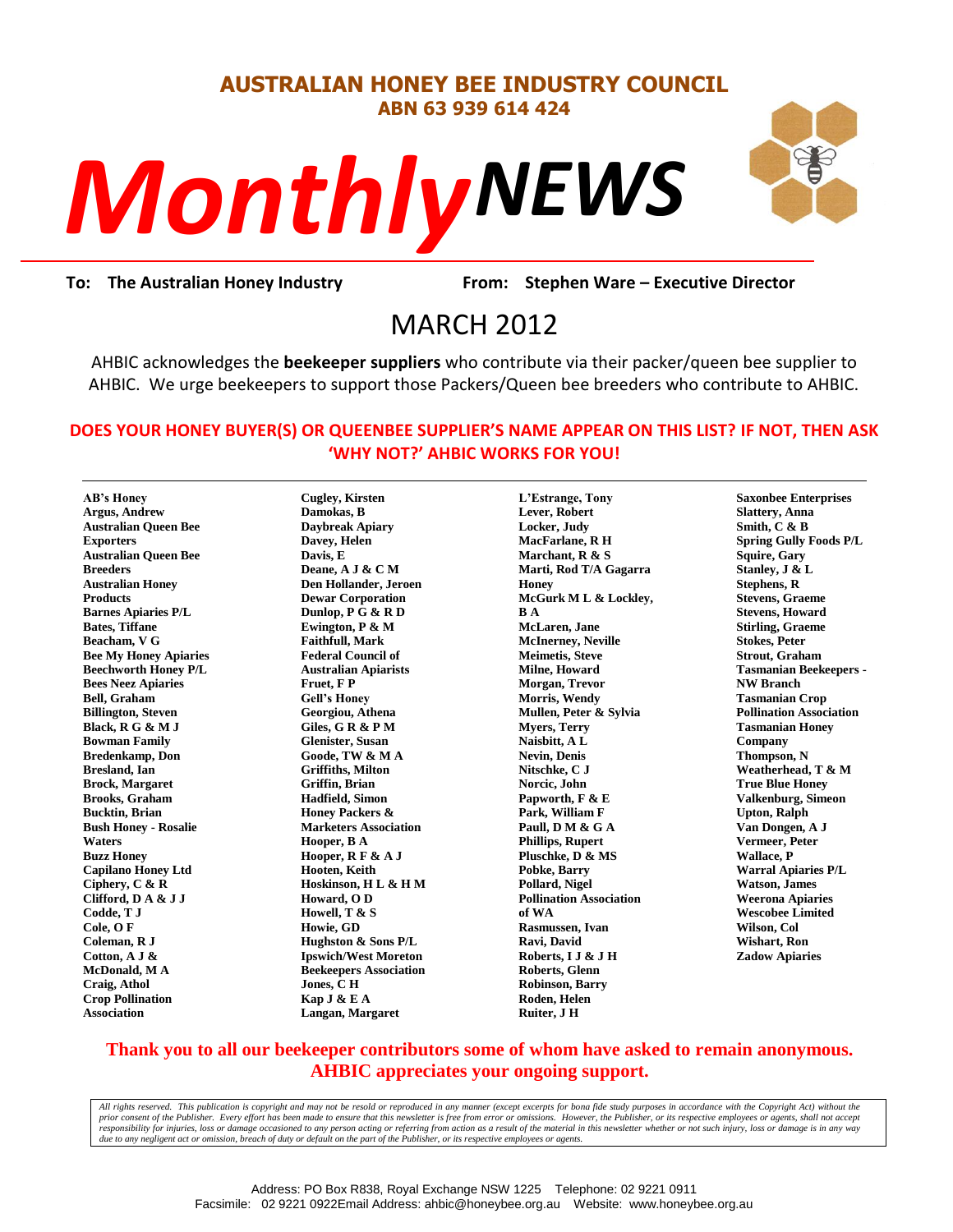*The following provides a brief outline of AHBIC activities over the past month and matters of interest to industry, naturally if you should seek any further clarification please do not hesitate to contact the AHBIC office.*

# **UPDATE AHBIC ACTIVITIES**

### **1. Asian Honey Bees**

The containment program for Asian Honeybee continues to be a major priority for industry and in this regard industry meets on a monthly basis with State and Federal Departments to discuss ongoing developments.

The industry is also represented on the Scientific Advisory Committee whose role is to provide specific technical, scientific information to enable decision to be made. Industry has also agreed to fund a number of projects related to the containment program and these are being managed via RIRDC and HBRDC.

All of these projects are, of course important, however, two in particular will be of interest to industry. These include:

- (a) the research proposal for remote poisoning and in particular the re-designing and testing to measure variables such as concentration of Fipronil, how many foragers are present on the bait station and distance to the hive, etc. Also, experiments are going to be conducted on minimising the impact of Fipronil remote poison on non-target organisms with direct scientific input.
- (b) Industry is funding a project on the risk assessment of Asian Bees and bee viruses with the view of reassuring international trading partners that Australian bees should be allowed to be imported. This is particularly important to the Queen Bee industry and the continuation of live bee exports.

#### **2. Re Registration of Apithor for Small Hive Beetle (SHB)**

Industry will recall an application was made on behalf of the AHBIC in 2010 to use the fipronil SHB trap product Apithor Hive Beetle Harbourage. As a result the permit PER12007 was issued. Ensystex have applied to register Apithor but it is not likely to be completed till at least August 2012. The permit expires on 30 June 2012 and accordingly AHBIC has requested from the APVMA to renew the permit.

# **3. NRS Survey**

The National Residue Survey Results were recently released and of concern to industry was the fact that there are a number, albeit small PDP detections. The samples concerned originated from Queensland, South Australia and Tasmania (2 samples). The concentrations detected were low: 0.001, 0.003, 0.009 mg/Kg and were well below the ERL of 0.1 mg/kg. The detections are, however, a timely warning to producers that it is not in their own interested to use PDB for any purpose. The producers concerned will be contacted, however, industry is again reminded that the use of PDB in food stuffs is not acceptable and they should not use PDB in any form.

# **4. AHBIC Annual General Meeting**

Members are advised that the AHBIC AGM this year is to be held in Tasmania on Friday, 6 July in Launceston. This is to be preceded by the Tasmanian Beekeepers' Association Conference and in this edition we provide the AHBIC draft program and agenda. Anyone seeking further information should not hesitate to contact the AHBIC office or the Tasmanian Beekeepers' Association.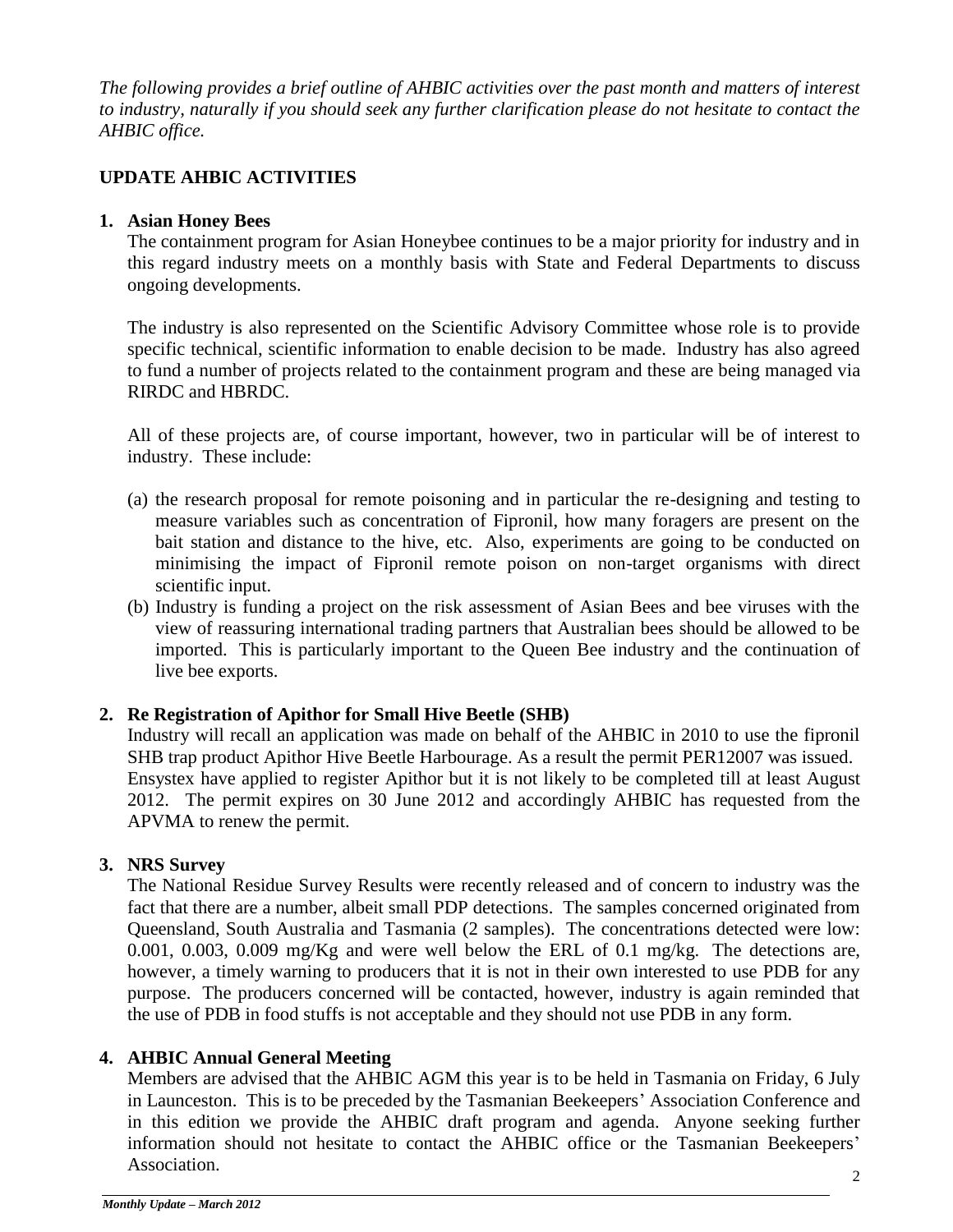#### **5. AHBIC Business Plan**

Following input from industry a re-drafted Business Plan has been considered by the AHBIC Executive and will be distributed to AHBIC delegates and all member bodies in the next week for further comment and input. It is then hoped to have the Plan approved by AHBIC delegates at the AGM in Tasmania.

#### **6. Plant and Animal Health Meetings**

During the last month, both Plant and Animal Health Australia held a series of meetings. AHBIC represented the industry at these meetings and we note that there have been a number of new initiatives announced by the Government in respect of biosecurity arrangements. Perhaps the most important being an inter-governmental agreement between the States and Federal Government regarding biosecurity responses. It is also noted that industry continues to work with the Varroa Preparedness Committee. Industry's representative is Mr Peter McDonald. Part of Peter's report to industry is reproduced below:

- There is a good representative coverage of all groups that need to be involved in preparation for Varroa with some that were missing being invited to join before the next meeting.
- There are many things being done and completed in many different areas that not everyone is aware of. So there is a lot of stocktaking to be undertaken to get that information together, which should be done by the next meeting.
- It is hard to find the right person to talk to in the different Government departments to get a definitive answer. The latest news on the shelf registration of the three (3) main chemicals for treatment of Varroa was that it still wasn't done at that time of the meeting.
- Having the many Government departments and pollination industry groups represented in the committee (PHA, DAFF, CSIRO, HAL, Almond Board of Aust) with beekeepers, makes getting information to the committee easier than it would be for us mainly beekeepers on the AHBIC Varroa Preparedness Committee.

It is extremely important that work on Varroa Preparedness Committee continues as it is the feeling amongst most professionals that it's not a matter of if, but when Varroa reaches our shores.

# **NOTICE OF ANNUAL GENERAL MEETING**

Notice is hereby given that the Annual General Meeting of the Australian Honey Bee Industry Council (AHBIC) will be held on Friday 6 July at the Grand Chancellor Hotel, 29 Cameron Street, Launceston, Tasmania 7250

The attached preliminary agenda provides details of the meeting times and content. Confirmation of speakers and presenters may vary according to their availability. Member organisations and delegates should consider the resolutions together with tabled motions so that they are in a position to vote on them at the meeting.

| • AHBIC AGM & General Meeting                                              | 6 July     |
|----------------------------------------------------------------------------|------------|
| • AHBIC/TBA Dinner                                                         | 5 July     |
| • National Crop Pollination Association AGM                                | <b>TBA</b> |
| • Tasmanian Beekeepers' Association Conference                             | 5 July     |
| • Federal Council of Australian Apiarists' Association AGM 8.00am - 9.30am | 6 July     |
|                                                                            |            |

*Stephen Ware* Executive Director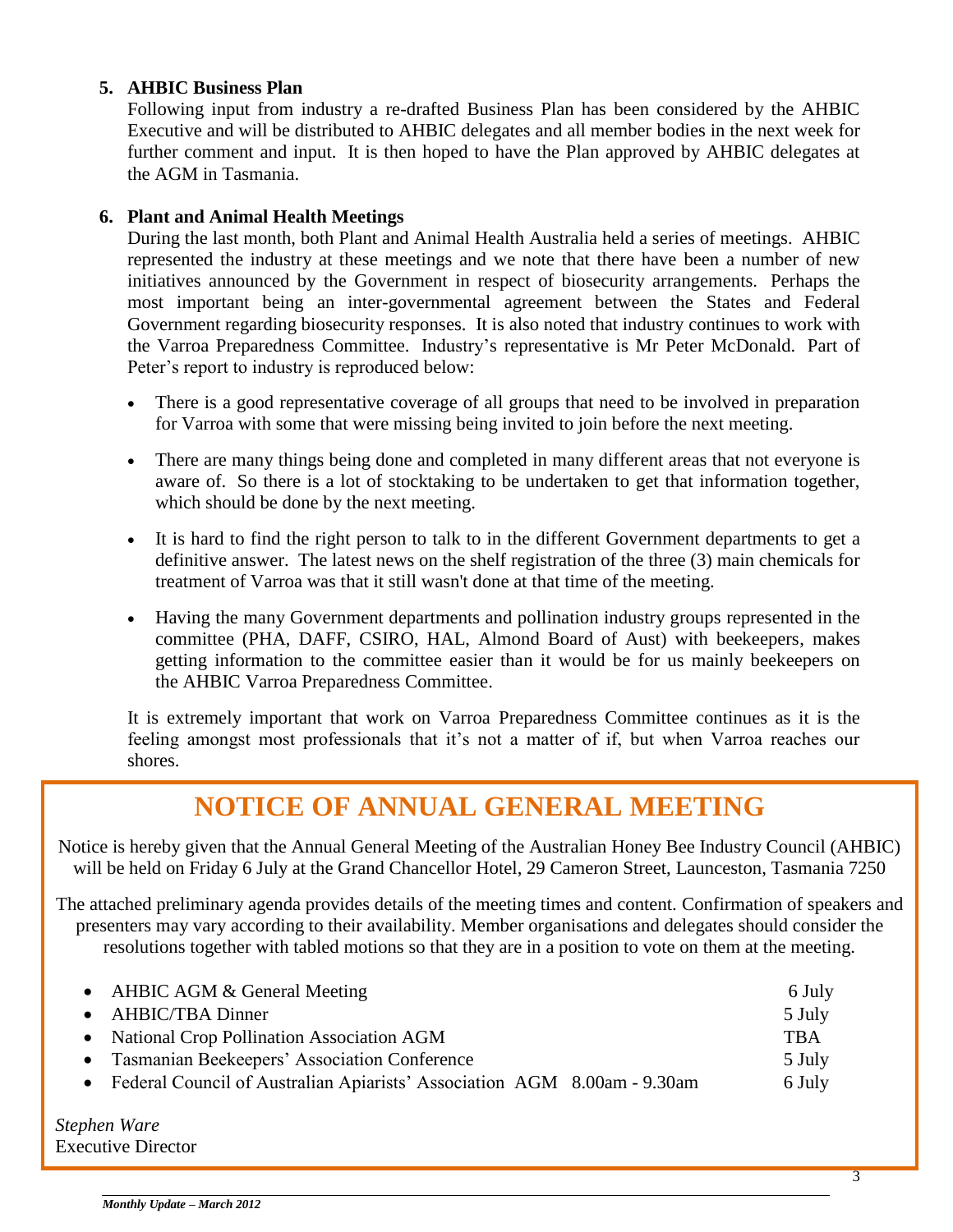# AUSTRALIAN HONEY BEE INDUSTRY COUNCIL INC. ANNUAL GENERAL MEETING AND CONFERENCE

To be held in conjunction with the Tasmanian Beekeepers' Association Conference at the Grand Chancellor Hotel, 29 Cameron Street, Launceston, Tasmania 7250 on Friday 6 July 2011 at 9.30am

# DRAFT AGENDA

#### **Attendees:**

- 2 Delegates from New South Wales Apiarists' Association Inc. (NSWAA)
- 2 Delegates from Queensland Beekeepers' Association (QBA)
- 2 Delegates from South Australian Apiarists' Association (SAAA)
- 2 Delegates from Tasmanian Beekeepers Association (TBA)
- 2 Delegates from Victorian Apiarists Association Inc. (VAA)
- 2 Delegates from Western Australian Farmers Federation (WAFF) Beekeepers Section
- 3 Delegates from Honey Packers and Marketers Association
- 2 Delegates from National Council of Crop Pollination Associations
- 2 Delegates from Australian Queen Bee Breeders Association
- 1 Delegate from the Associate Members
- **1. Australian Honey Promotion**  Mr Ross Christiansen Director, Superbee Honey Ltd
- **2. Department of Environment Resource Management (DERM) - Sustainability Program** Mr Bill Winner, Capilano Honey Limited
- **3. Honey Bee Research and Development Committee Report** Dr Dave Alden (RIRDC)
- **4. Plant Health Report** Mr Rod Turner General Manager, Programs
- **5. Coal Seam Gas** Mr Chris Lawrence Corporate Development Manager, Apex Energy NL
- **6. Almond Industry** Mr Ross Skinner- CEO, Australian Almond Board
- **7. Chairman's Report and AHBIC Report**
- **8. Minutes of Previous Meeting**
- **9. Business Arising from Minutes**
- **10. Education Committee**
- **11. Food Safety and Prevention of Residues Committee**
- **12. Disease & Quarantine Committee**
- **13. Resource Committee**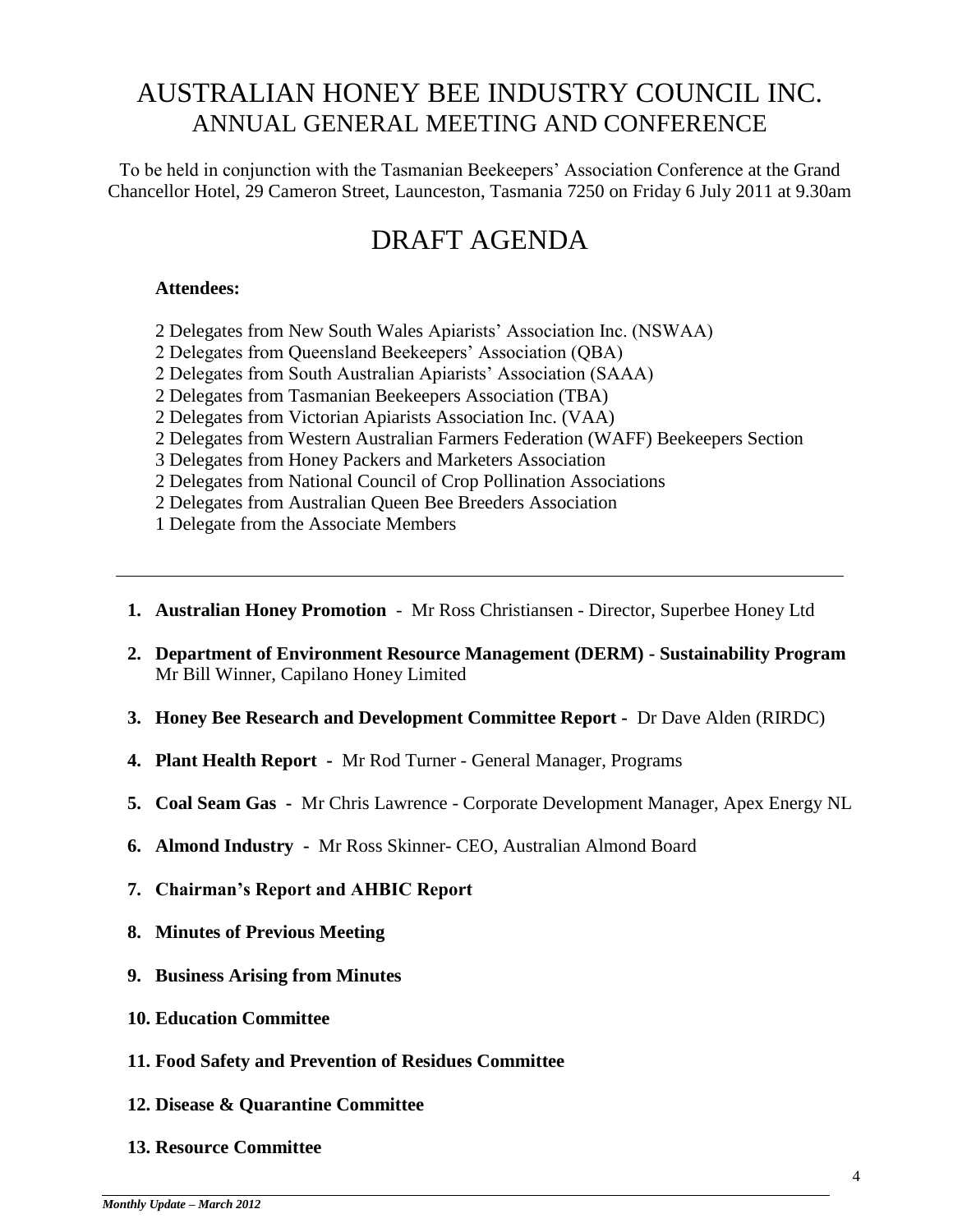#### **14. Financial Reports**

Following presentation of the Financial Statements it is proposed: *"That the audited financial statements for the year ended 30 April 2012 be adopted."*

- *14.1* Chairman & Director's Financial Report
- *14.2* Budget
- *14.3* Subscriptions meeting to discuss
- *14.4* Voluntary Contributions
- *14.5* Goodacre Report

#### **15. Member Reports**

New South Wales Apiarists' Association Inc. (NSWAA) Queensland Beekeepers' Association (QBA) South Australian Apiarists' Association (SAAA) Tasmanian Beekeepers Association (TBA) Victorian Apiarists Association Inc. (VAA) Western Australian Farmers Federation (WAFF) Beekeepers Section Honey Packers' and Marketers' Association of Australia National Council of Crop Pollination Associations Australian Queen Bee Breeders' Association Associate Members

**Following completion of reports it is proposed:** *"That the Member Reports be formally accepted."*

#### **16. Subsidiary Company Reports**

B-QUAL Australia Pty Limited Australian Queen Bee Breeding Group Honey Bee Disease Contingency Fund Trust - Financial Report

*Please note: These reports will be taken as read and only questions on specific items may be asked if so desired.*

#### **17. General Business**

#### **PROPOSED RESOLUTIONS:**

Business Plan 2012 2017 Australian Queen Bee Breeders' Association National Council of Crop Pollination Associations Honey Packers' and Marketers' Association of Australia New South Wales Apiarists' Association Inc. (NSWAA) Queensland Beekeepers' Association (QBA) South Australian Apiarists' Association (SAAA) Tasmanian Beekeepers Association (TBA) Victorian Apiarists Association Inc. (VAA) Western Australian Farmers Federation (WAFF) Beekeepers Section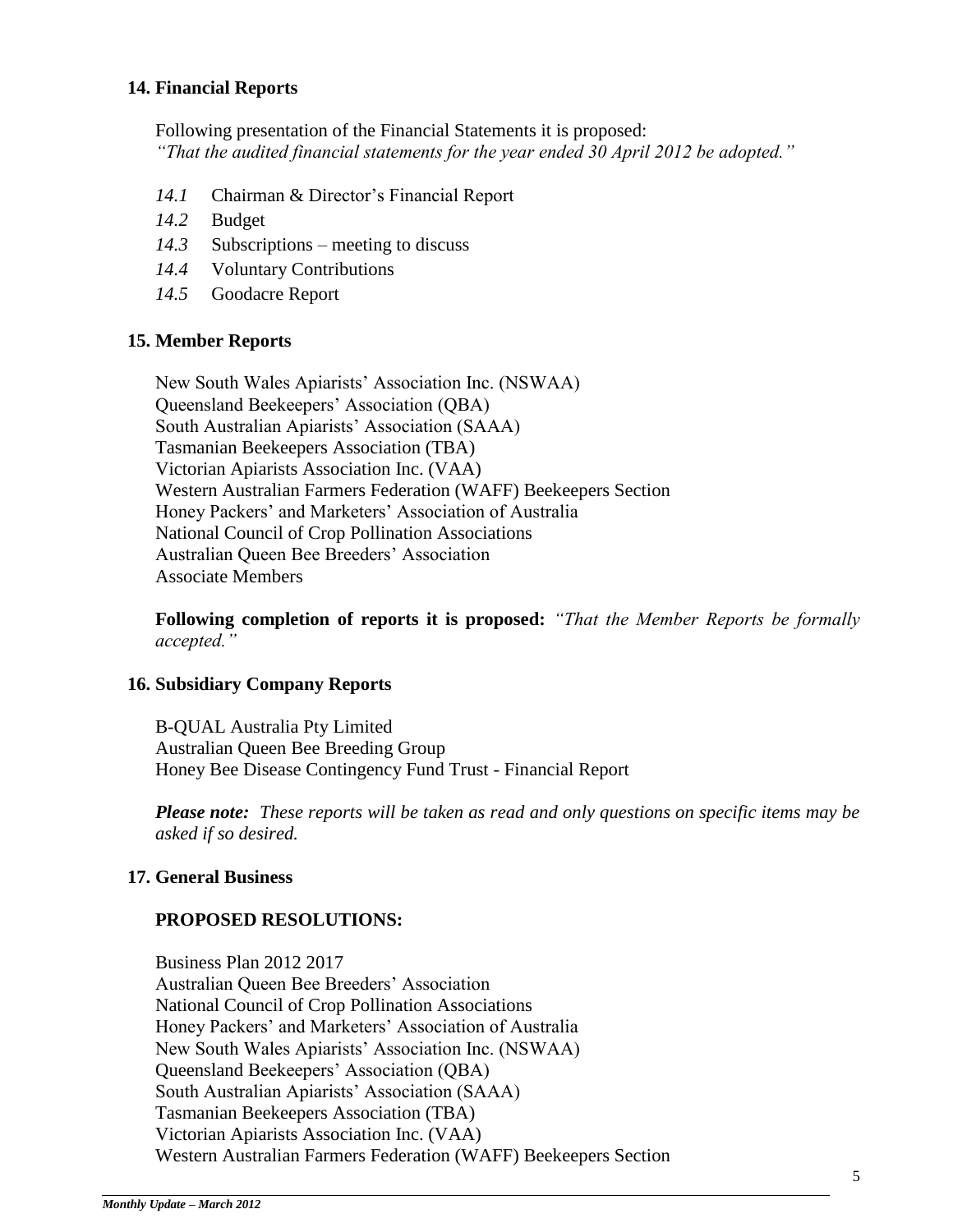#### **18. Next Annual General Meeting and Sector/State Conferences – To be advised**

| <b>Queensland Beekeepers Association</b>             |  |  |
|------------------------------------------------------|--|--|
| New South Wales Apiarists Association                |  |  |
| <b>Tasmanian Beekeepers Association</b>              |  |  |
| WA Farmers Federation - Beekeeping Section           |  |  |
| South Australian Apiarists Association               |  |  |
| Victorian Apiarists Association                      |  |  |
| Honey Packers and Marketers Association              |  |  |
| National Council of Crop Pollination Associations    |  |  |
| Australian Queen Bee Breeders Association            |  |  |
| Federal Council of Australian Apiarists' Association |  |  |
| Australian Honey Bee Industry Council                |  |  |

*Should the meeting see fit it is proposed: "That the year 2013 Annual Meeting of the Australian Honey Bee Industry Council Inc. be held in "*

#### **19. Election of Office Bearers**

- 19.1 Chairperson Elected
- 19.2 Election of two (2) Executive Committee Members

*Retiring Directors eligible for re-election: Ken Gell Trevor Morgan* 

*Constitution 5.5 The Chairperson and Deputy Chairperson shall be elected for a term of two (2) years running alternatively.* 

#### **20. .Nominated Representative**

*5.1.2 All member organisations through their nominated representative shall receive the Executive Committee Agendas and shall be entitled to nominate a representative person to attend meetings at their own expense by providing seven days notice or as soon as practical and be able to participate at the invitation of the Chair.*

#### **21. Operation and Appointment of Committees**

- 21.1 Disease & Quarantine
- 21.2 Education
- 21.3 Resource
- 21.4 Food Safety and Prevention of Residues
- 21.5 Other committees as per conference decisions

#### **22. Meeting Close**

It is anticipated that the conference will close at approximately 6:00pm.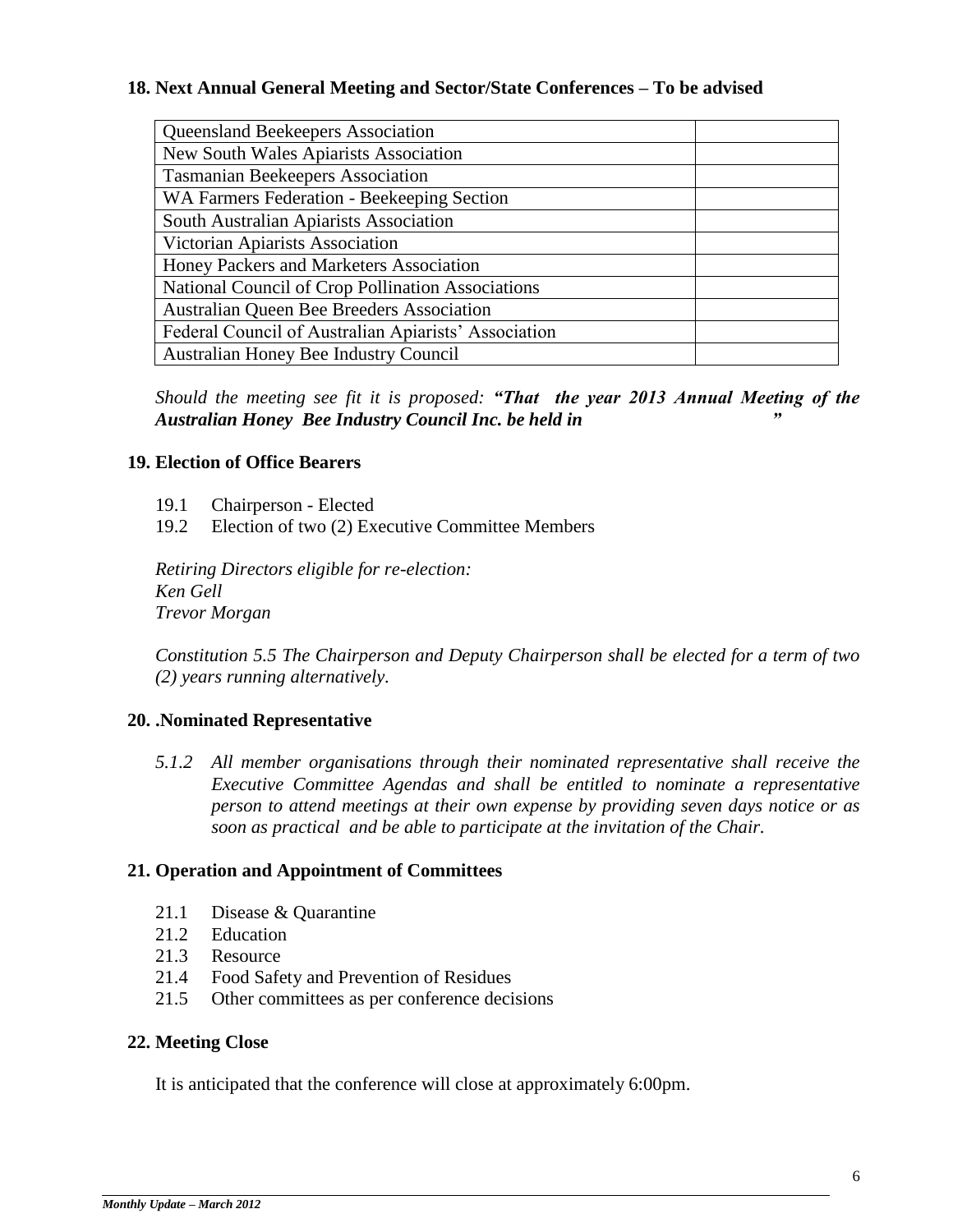#### **TASMANIAN BEEKEEPERS' ASSOCIATION 2012 CONFERENCE**

Please note the change of venue for the Tasmanian Conference and AHBIC conference 5 & 6 July, 2012. The venue will be at the Hotel Grand Chancellor in Launceston. Accommodation costs are \$125 per room for Deluxe King Room or Deluxe Twin room or \$155 per room for Superior Refurbished king room or Superior Refurbished twin room. Please contact the hotel directly to book rooms phone (03) 63111055 or email [reservations@hgclaunceston.com.au](mailto:reservations@hgclaunceston.com.au)

Further details will follow shortly but any queries please do not hesitate to contact me.

Maxine Ewington, Secretary Tasmanian Beekeepers' Association Inc. Ph: (03) 6442 3916

# **INDUSTRY WARNING – RECYCLED INTERMEDIATE BULK CONTAINERS (IBCS)**

Numerous beekeepers have purchased IBCs from drum recyclers. All such containers should be identified as food grade. Event then they can pose a problem if the pervious production taints the flavour of honey. Always check before purchasing and remove the caps and smell them. Beekeepers who purchase their own containers may save themselves some grief by purchasing either new IBCs or IBCs that have been fitted with new bottles. Never risk the integrity of your product.

# *APIS CERANA* **(ASIAN HONEYBEE) UPDATE**

Since my last Advice 111, the checking in Townsville has been completed and no other Asian bees were found. Local beekeepers have been asked to keep a lookout and report any suspicious bees. This should be the case for all beekeepers anywhere.

With the Transition to Management Plan for the Asian bees (T2M) details of the plan, the minutes of the Scientific Advisory Group (SAG) and the Transition Management Group (TMG) can be found at <http://asianhoneybee.net.au/> So you can keep up to date at this site.

Within Queensland, the Department here has set up a group called "AHB T2M Bee Industry Liaison Committee". Members are:

- Mark Cozens, Acting Director, Animal Biosecurity and Welfare, Biosecurity Queensland who is also the Chair
- Russell Gilmour, Program Manager, Asian Honey Bee Transition to Management Program, Cairns
- Max Whitten and myself. Others can be admitted, as required, with the prior approval of the Chair.

The Terms of reference are:

- a. To discuss/develop operational policy and procedure for Queensland that may also have a national application.
- b. To identify priorities for further work
- c. To share information regarding the current AHB situation

We had our first phone hook-up today, 22 March. Neil O'Brien, who is the Director, Biosecurity Queensland Control Centre, was also on the hook-up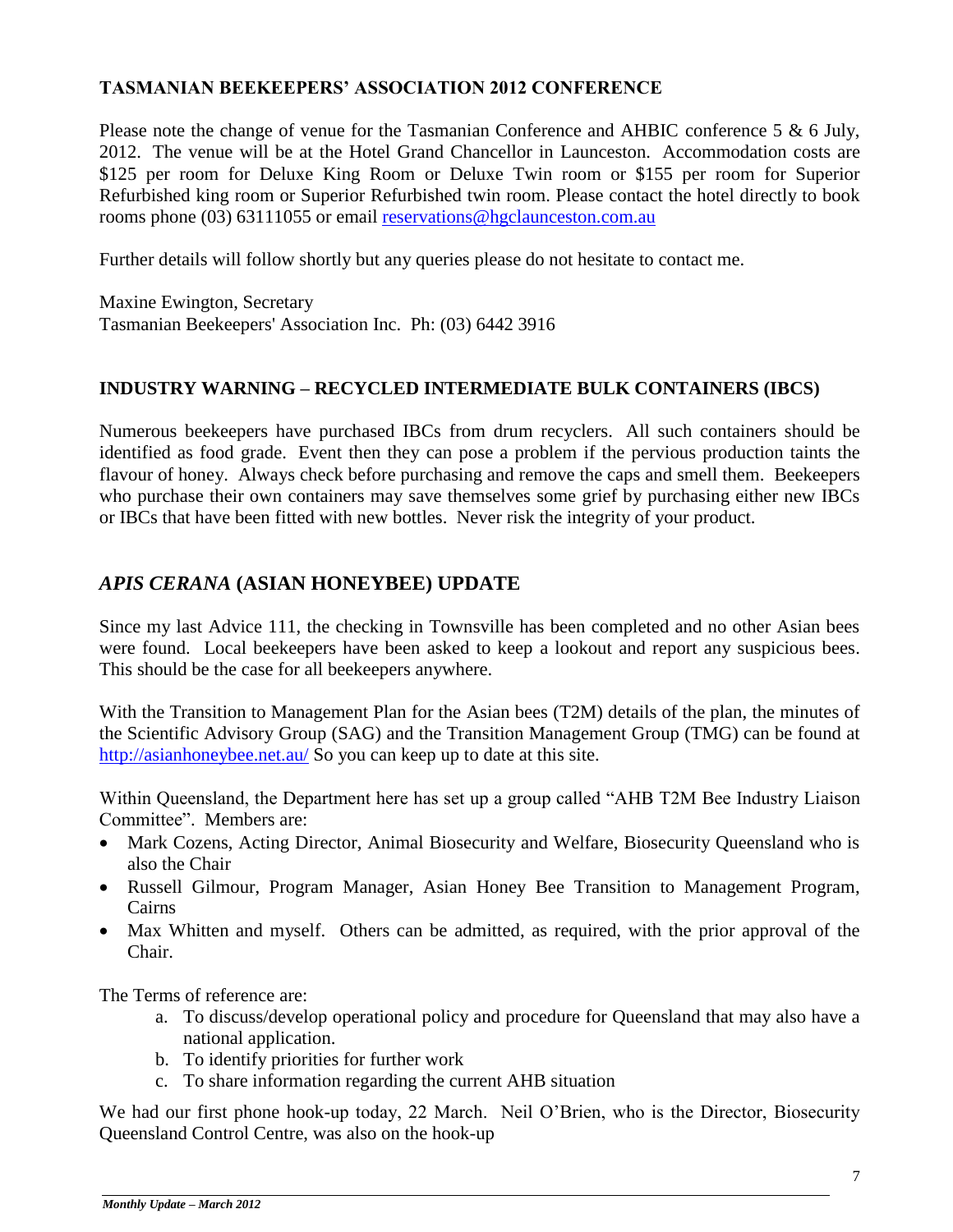We discussed putting in place a permit system so that beekeepers can move out of the RA. There would be a restriction that the movement could be no more than 200 kilometres from the boundary of the Restricted Area (RA). This provision would allow beekeepers to continue to make a living from beekeeping in the area (so far there has been great financial hardships on some) but the 200 kilometres would hopefully satisfy overseas countries, to which we have live bee exports to and those who have currently stopped imports, that there are still movement restrictions. The chances of moving Asian bees with the European bee hives are remote.

The Chair is to check with DAFF Biosecurity to see what their reaction would be and what those importing country's reactions might be.

We also discussed if there is still a need for permits to be issued for movements within the RA. Again this could not be necessary but checks with DAFF Biosecurity will also be made.

This also raises the question of what will happen post 30 June, 2013 when the T2M is scheduled to cease. It is assumed that the RA would be rescinded then. Do we need to look at some sort of protocol to keep export markets open? It comes down to shared responsibility but the beekeeping industry will need to be very proactive on this aspect.

The current situation is that the trap runs still continue and so far we are up to IP576. So far, no detections have been made outside the RA.

In March so far there has been 789mm of rain in Cairns with rain on 19 days.

The remote poisoning trials have commenced with six (6) initial nests and the results of the initial work are to be reported to the SAG. A seventh nest that was due to be worked on was lost due to the nest being taken out by green ants. Results of these trials will, I am sure, appear on the website after consideration by SAG and TMG.

Checks are still to be made on any nests and swarms destroyed for mites. So far no mites have been detected. Currently it is only passive destruction.

If anyone wants any other information, feel free to contact me at any time.

*Trevor Weatherhead*  22 March 2012

# **INTERGOVERNMENTAL AGREEMENT ON BIOSECURITY**

The Intergovernmental Agreement on Biosecurity (IGAB) is now in the public arena and is available on the COAG website:

[http://www.coag.gov.au/intergov\\_agreements/index.cfm](http://www.coag.gov.au/intergov_agreements/index.cfm)

Also the National Environmental Biosecurity Response Agreement (NEBRA) is available on the above website. The NEBRA is the first deliverable of the IGAB, and sets out emergency response arrangements, including cost-sharing arrangements, for responding to biosecurity incidents that primarily impact the environment and/or social amenity and where the response is deemed to be for the public good.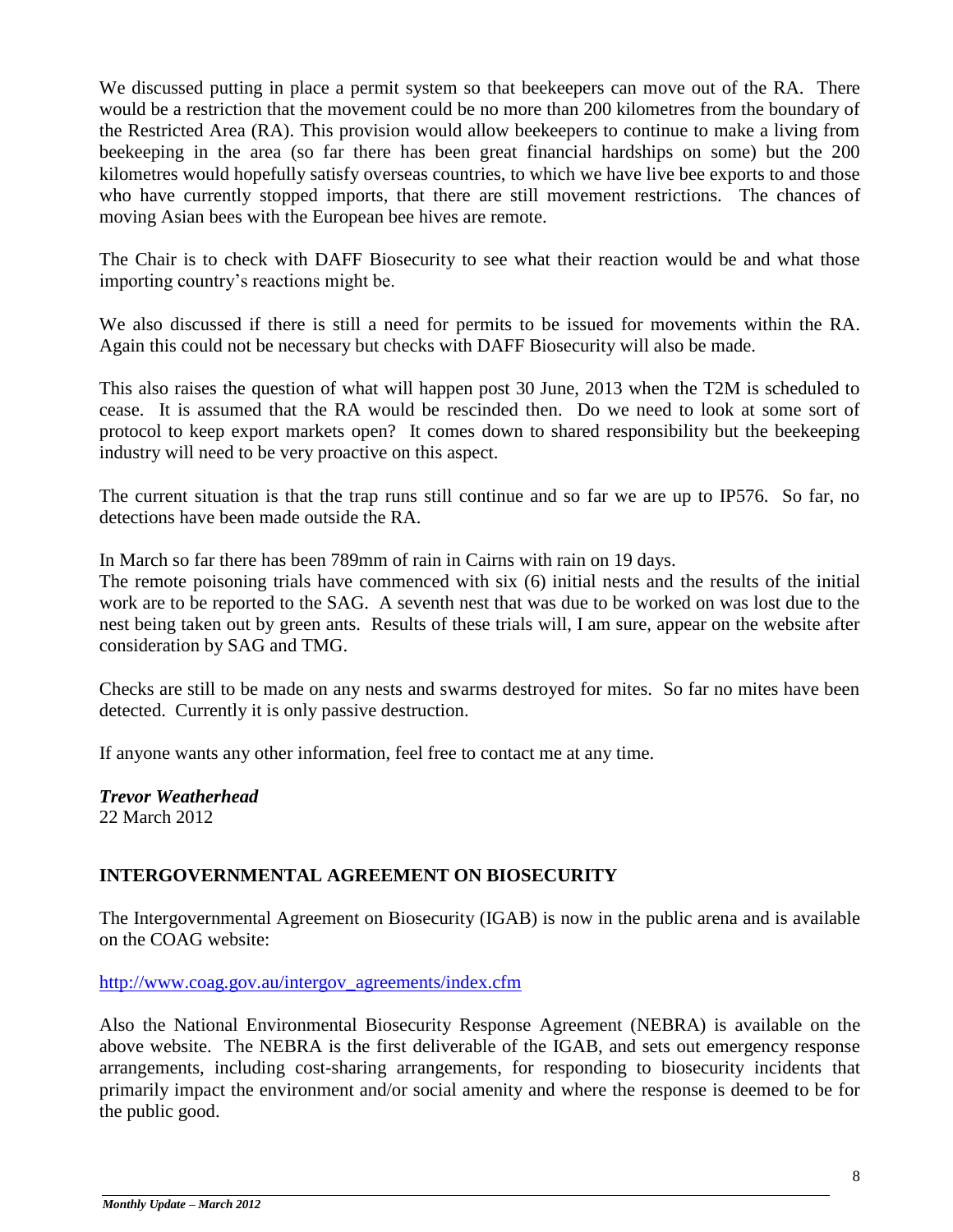#### **2012 ANIMAL HEALTH AUSTRALIA RALPH HOOD AWARD**

The AHA Chairman, Peter Milne, was pleased to officially open nominations for the 2012 Animal Health Australia Ralph Hood Award at the Members' Forum on Tuesday this week.

The award honours the memory of Ralph Hood, our former CEO, and facilitates a career enhancement opportunity for someone with leadership potential and a strong commitment to improve animal health in Australia.

We were impressed by both the number and calibre of the nominees for the inaugural award last year. The 2011 prize was awarded to Dr Deborah Finlaison, a veterinary virologist at the Elizabeth Macarthur Agricultural Institute, Camden, NSW. You can read about Deborah's achievements by visiting:

<http://www.animalhealthaustralia.com.au/news/2011/inaugural-ralph-hood-award-winner-announced/>

More information on the award can be found on the AHA website: [\(http://www.animalhealthaustralia.com.au/ralph-hood-award\)](http://www.animalhealthaustralia.com.au/ralph-hood-award) and in the brochure attached.

#### **Nominations are due by 31 July 2012**

Please direct any queries and nominations to Emma Rooke at: [award@animalhealthaustralia.com.au](mailto:award@animalhealthaustralia.com.au)

#### **2012 APIMONDIA SYMPOSIUM ON QUEEN BREEDING, SELECTION & HONEYBEE HEALTH Québec City, Canada - 16 to 18 November 2012**

I am pleased to inform you that the Canadian Honey Council, an Apimondia member association, and Apimondia, the International Federation of Beekeepers Associations, are organising the Apimondia Symposium on Queen Breeding, Selection and Honeybee Health<sup>2</sup> which is going to be held in Québec City, Canada, from 16 to 18 November 2012.

Here below you will find the main details for submitting an abstract and presenting your research work at the Apimondia Symposium.

#### **KEY DATES:**

Deadline to submit an abstract: 15 May 2012 Notice of acceptance or rejection of abstracts: 30 May 2012 Early bird registration: until 15 September 2012

For more information on the programme, registrations, submission of abstracts and accommodation please visit the official website of the event:

<http://www.craaq.qc.ca/le-calendrier-agricole/apimondia-symposium-2012/e/120>

Looking very much forward to welcoming you to Québec City in November, I remain,

Yours sincerely, *Riccardo Jannoni-Sebastianini* Apimondia Secretary-General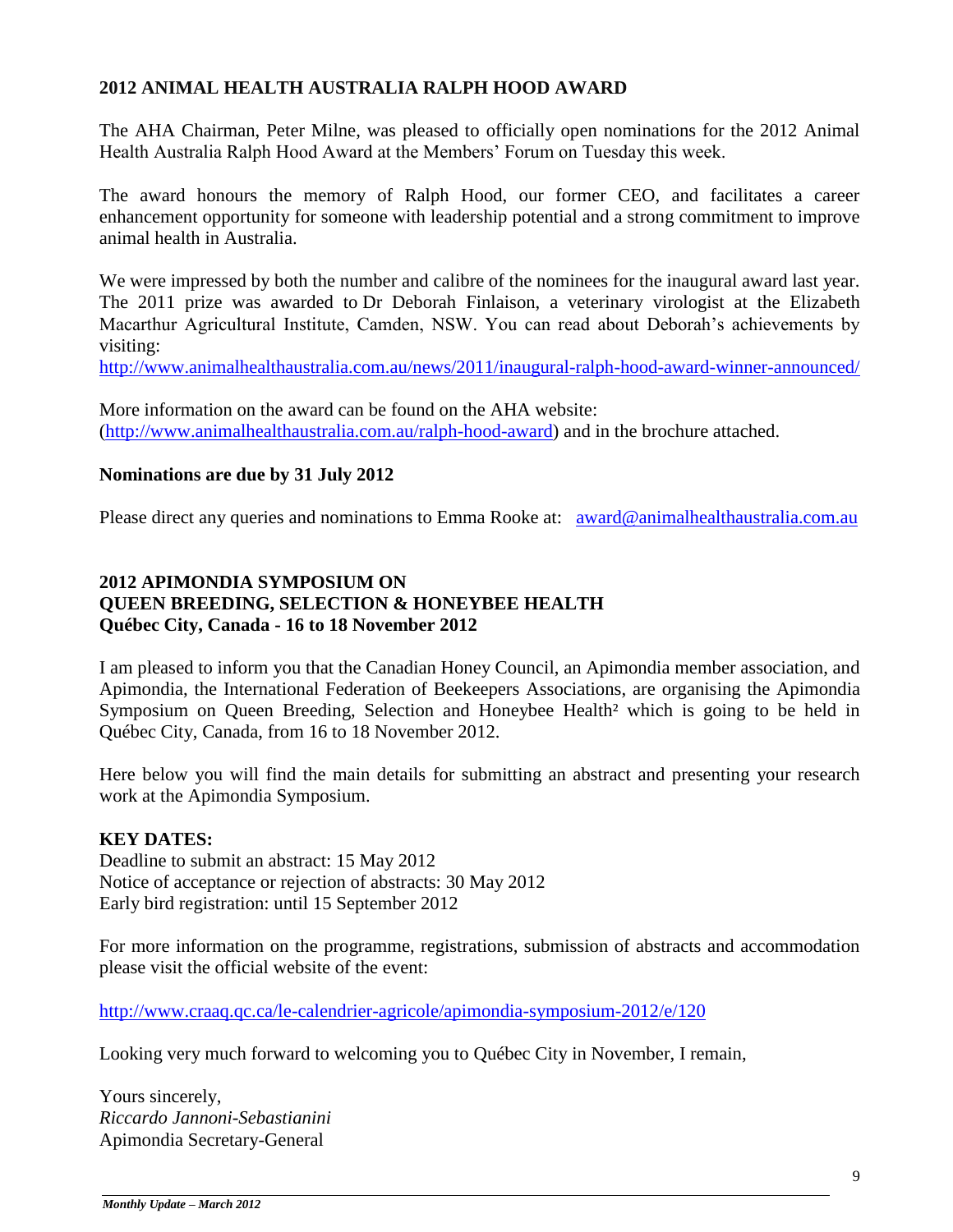#### **APIMONDIA 2013 - RUSSIA**

Dear Beekeepers and colleagues from Beekeepers Associations! Dear scientists and Researchers! Dear equipment producers, exporters and importers!

Organizing Committee of the XXXXIII International Apimondia Congress announces the start of the registration of the full delegates for the XXXXIII International Apimondia Congress that will be held in Kyiv from September, 29 till October, 4, 2013.<http://apimondia2013.com.ua/registration>

Full delegate fee for super-early registration is 150 EURO. Super-early registration for the full delegate will last till June 2012.

Warmest regards, *Tetyana Vasylkivska* President XXXXIII Apimondia International Apicultural Congress

<http://www.apimondia2013.com/> <http://www.apimondia2013.com.ua/> <http://www.apimondia2013.org.ua/>

## **RURAL RESEARCH AND DEVELOPMENT (R&D) UPDATE**

The March 2012 edition of the *Rural Research and Development (R&D) Update* has been released.

The update presents recent policy and program developments in rural R&D and innovation. To view the update, please visit the DAFF website:

[www.daff.gov.au/agriculture-food/innovation/council/rural-policy-update](http://www.daff.gov.au/agriculture-food/innovation/council/rural-policy-update)

Please feel free to circulate the website link to colleagues who may be interested in receiving updates on rural R&D matters.

Previous editions of the Update have been circulated by the Rural R&D Council. As the Council completed its three year term in December 2011, the Update is now being circulated by the Department of Agriculture, Fisheries and Forestry (DAFF).

Please do not hesitate to contact us IF you require further information: [ruralresearch@daff.gov.au](mailto:ruralresearch@daff.gov.au)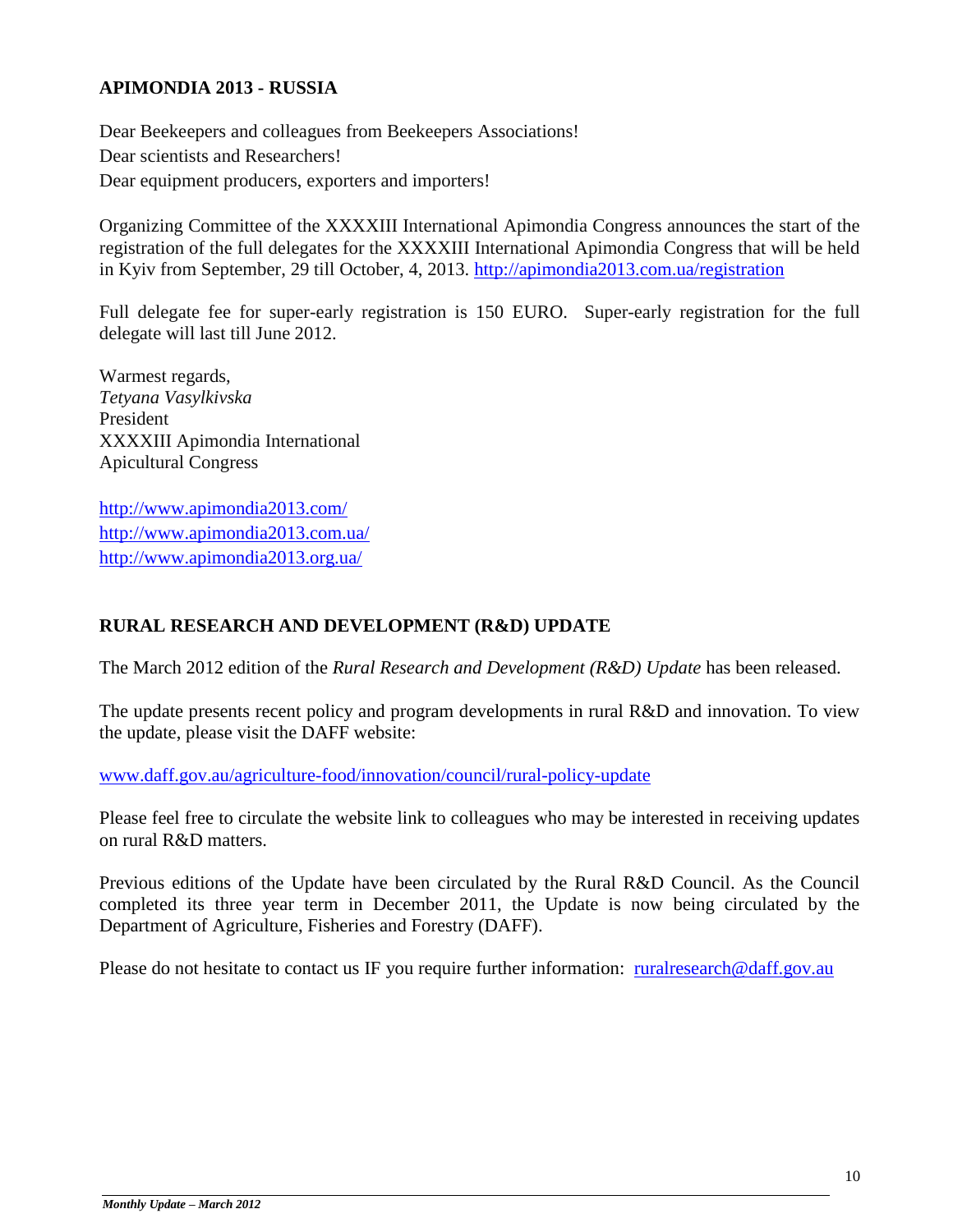#### **BEEKEEPER VOLUNTEERS NEEDED IN SOUTH AFRICA**

We have a beekeeping project in South Africa [www.africanhoneybee.co.za](http://www.africanhoneybee.co.za/) where we are setting up 120 family owned and operated beekeeping businesses each with 100 beehives. Ausaid – Africa have kindly helped us with some funding for equipment which we are very grateful for. On a recent site visit Anne Creux, Ausaid's local programme officer told me about a volunteer programme where Ausaid will pay the expenses of selected Australian volunteers for 24 month stints. She also spoke about possible inter country cooperation in Agriculture etc. Not having any good beekeepers and a half-baked industry in South Africa we would be really grateful if you could pass the word around that we are looking for the following assistance:

#### **Volunteers**

We are looking for experienced beekeepers with knowledge on building honey bee colonies up, feeding, splitting, queen rearing, and production. Beekeepers who are comfortable with working many hives, mentoring development beekeepers and ensuring in 24 months that 12000 hives are populated with production swarms and are producing honey at capacity. Probably retired beekeepers with loads of experience, wanting a 2 year sabbatical in Africa, would be the best candidates for these positions. We will provide the beekeeper volunteers with a house near the Kruger National Park (they would be welcome to come with their families), a pick-up and a whole team of enthusiastic developmental beekeepers to assist. Ausaid would cover all expenses and a monthly stipend.

#### **Queen rearing and packaged bee training in the Australia**

Secondly we would like to send 3 beekeepers to Australia to learn how to rear queens and produce packaged bees.

#### **Honey processing plant advice**

Thirdly we would like to get advice from honey processing plant manufacturers/engineers on the best methods for processing and bottling our honey, beeswax, pollen and propolis according to organic standards.

I hope that you might know some beekeepers who might be interested, but if not please send this mail on to others who might be interested.